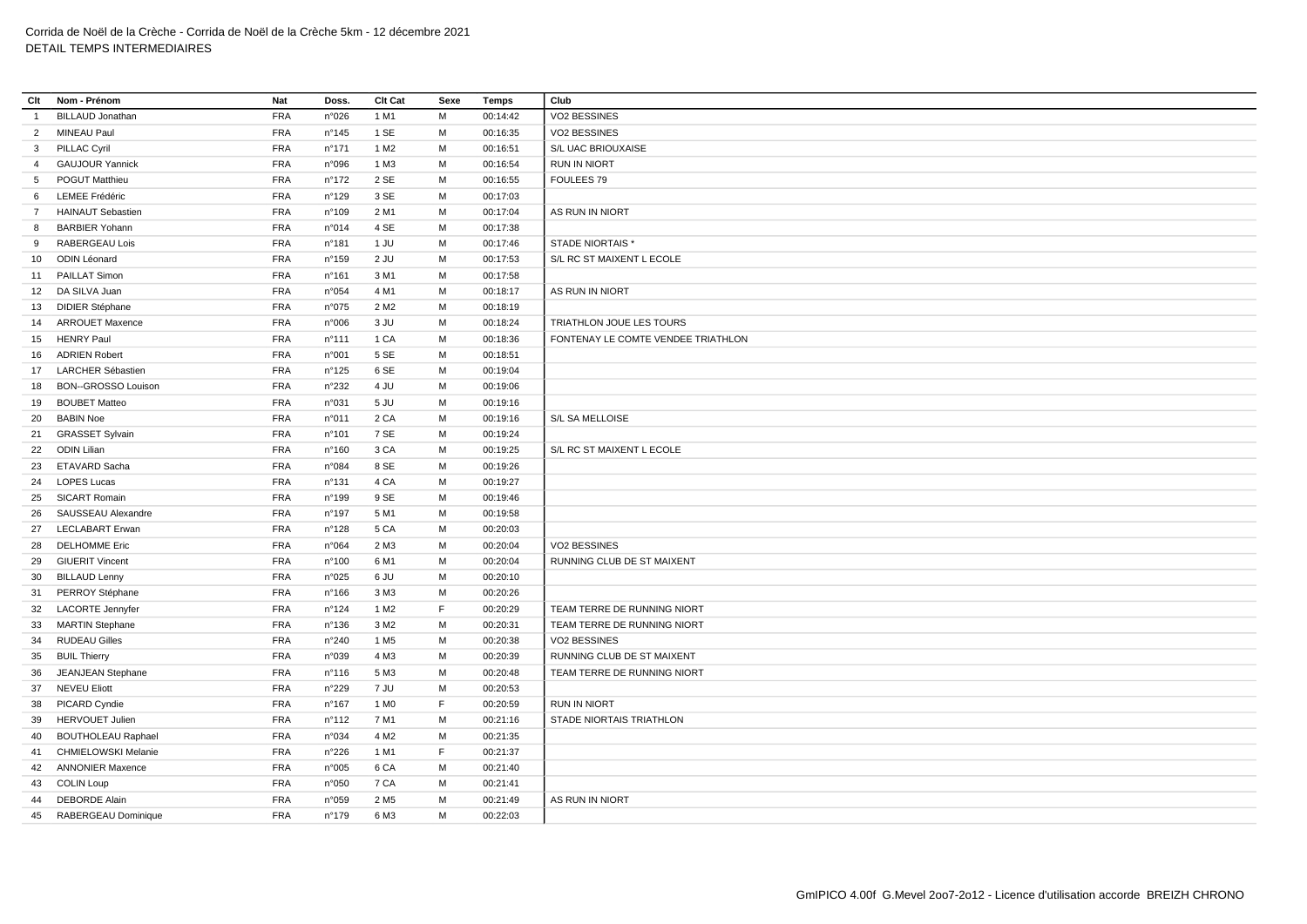| Clt | Nom - Prénom            | Nat        | Doss.           | Clt Cat          | Sexe | Temps    | Club                       |
|-----|-------------------------|------------|-----------------|------------------|------|----------|----------------------------|
| 46  | PILLAC Jessy            | <b>FRA</b> | n°170           | 8 CA             | M    | 00:22:14 |                            |
| 47  | <b>GROUHEL Franck</b>   | <b>FRA</b> | n°103           | 7 M3             | М    | 00:22:21 |                            |
| 48  | <b>VILLAIN Marine</b>   | <b>FRA</b> | n°238           | 1 SE             | F    | 00:22:22 |                            |
| 49  | COBIGO Marlène          | <b>FRA</b> | n°048           | 2 SE             | F    | 00:22:29 | NIORT ENDURANCE 79         |
| 50  | <b>AUBIER Tom</b>       | <b>FRA</b> | n°008           | 9 CA             | M    | 00:22:33 | <b>STADE NIORTAIS*</b>     |
| 51  | <b>NICAUD Paul</b>      | <b>FRA</b> | n°153           | 1 MI             | М    | 00:22:33 |                            |
| 52  | LE GOADEC Yann          | <b>FRA</b> | n°224           | 5 M <sub>2</sub> | M    | 00:22:38 |                            |
| 53  | <b>PROUST Maxime</b>    | <b>FRA</b> | $n^{\circ}$ 176 | 1 ES             | M    | 00:22:54 | OMNISPORT PIERRE GUERIN    |
| 54  | POUGEOISE Quentin       | <b>FRA</b> | n°246           | 10 SE            | M    | 00:23:01 |                            |
| 55  | FORTHIN Sébastien       | <b>FRA</b> | n°087           | 1 M <sub>0</sub> | М    | 00:23:08 |                            |
| 56  | NOUZILLE Clémence       | <b>FRA</b> | $n^{\circ}$ 156 | 3 SE             | F    | 00:23:09 | RUNNING CLUB ST MAIXENT    |
| 57  | <b>SABRE Martine</b>    | <b>FRA</b> | n°194           | 1 M4             | F    | 00:23:12 |                            |
| 58  | SIMONNET Aurelien       | <b>FRA</b> | n°201           | 11 SE            | М    | 00:23:19 | STADE NIORTAIS TRIATHLON   |
| 59  | DEVAUX Evan             | <b>FRA</b> | n°071           | 8 JU             | М    | 00:23:19 |                            |
|     | 60 ZEDIALLAL Slimane    | <b>FRA</b> | n°222           | 8 M1             | М    | 00:23:29 |                            |
| 61  | <b>DIDIER Solenn</b>    | <b>FRA</b> | n°073           | 1 JU             | F    | 00:23:30 |                            |
|     | 62 WAECHTER Emmanuelle  | <b>FRA</b> | n°216           | 2 M <sub>2</sub> | F    | 00:23:32 |                            |
| 63  | <b>AUBIER Manuel</b>    | <b>FRA</b> | n°007           | 9 M1             | M    | 00:23:33 | VO2 BESSINES               |
| 64  | <b>DALLET Dominique</b> | FRA        | n°056           | 8 M3             | М    | 00:23:36 | <b>RUN IN NIORT</b>        |
| 65  | JAYAT Gregoire          | <b>FRA</b> | n°115           | 12 SE            | M    | 00:23:36 |                            |
| 66  | PROUST Axel             | <b>FRA</b> | $n^{\circ}$ 177 | 10 CA            | М    | 00:23:42 |                            |
| 67  | <b>DANIAUD Pascal</b>   | <b>FRA</b> | n°057           | 1 M4             | М    | 00:23:48 |                            |
| 68  | <b>WILLAERT Sophie</b>  | FRA        | n°221           | 2 M <sub>0</sub> | F.   | 00:23:55 | VO2 BESSINES               |
| 69  | <b>DESBORDES Cyril</b>  | <b>FRA</b> | n°067           | 13 SE            | М    | 00:23:57 |                            |
| 70  | GIRAUD-GERARD Jules     | <b>FRA</b> | n°099           | 11 CA            | M    | 00:24:11 | LES 12 14 NIORT            |
| 71  | STEPHANIE Pied          | <b>FRA</b> | n°231           | 3 M2             | F.   | 00:24:15 |                            |
|     | 72 GIRAUD Vanessa       | <b>FRA</b> | n°098           | 2 M1             | F.   | 00:24:17 | LES 12 14 NIORT            |
| 73  | RABERGEAU Noah          | <b>FRA</b> | n°180           | 12 CA            | м    | 00:24:31 |                            |
| 74  | <b>PIERRES Arnaud</b>   | <b>FRA</b> | n°168           | 14 SE            | M    | 00:24:44 |                            |
| 75  | <b>BARANGER Alain</b>   | <b>FRA</b> | n°012           | 3 M <sub>5</sub> | М    | 00:25:06 |                            |
| 76  | <b>DOLCI Elina</b>      | <b>FRA</b> | n°077           | 2 JU             | F.   | 00:25:12 | S/L RC ST MAIXENT L ECOLE  |
|     | 77 MARSAULT Angèle      | FRA        | n°134           | 1 ES             | F    | 00:25:12 | S/L RC ST MAIXENT L ECOLE  |
| 78  | ?Dossard #806           | <b>FRA</b> | n°806           | 15 SE            | М    | 00:25:33 |                            |
| 79  | <b>PROUST Pierlouis</b> | <b>FRA</b> | n°175           | 9 JU             | М    | 00:25:40 | OMNISPORT PIERRE GUERIN    |
| 80  | <b>GARCIN</b> lanis     | <b>FRA</b> | n°091           | 13 CA            | м    | 00:25:45 |                            |
| 81  | LE GUEN David           | <b>FRA</b> | n°126           | 9 M3             | М    | 00:25:47 |                            |
| 82  | <b>GRAVELAT Mélane</b>  | <b>FRA</b> | n°102           | 1 CA             | F    | 00:25:47 |                            |
| 83  | PERRIER Déborah         | <b>FRA</b> | n°164           | 4 SE             | F    | 00:25:48 |                            |
| 84  | <b>CHATELIER Sophie</b> | <b>FRA</b> | n°044           | 3 MO             | F.   | 00:25:50 | RUNNING CLUB DE ST MAIXENT |
| 85  | JEZEQUEL Ronan          | <b>FRA</b> | $n^{\circ}$ 117 | 16 SE            | М    | 00:25:57 |                            |
| 86  | <b>HALBAUT Olivier</b>  | <b>FRA</b> | n°110           | 1 M <sub>6</sub> | M    | 00:26:07 |                            |
| 87  | <b>BARBIN Sindy</b>     | <b>FRA</b> | n°015           | 3 JU             | F    | 00:26:13 |                            |
| 88  | PARTAUD Daisy           | <b>FRA</b> | n°163           | 4 M <sub>2</sub> | F    | 00:26:15 | VO2 BESSINES               |
| 89  | ?Dossard #469           | <b>FRA</b> | n°469           | 17 SE            | М    | 00:26:22 |                            |
| 90  | ?Dossard #234           | <b>FRA</b> | n°234           | 18 SE            | М    | 00:26:23 |                            |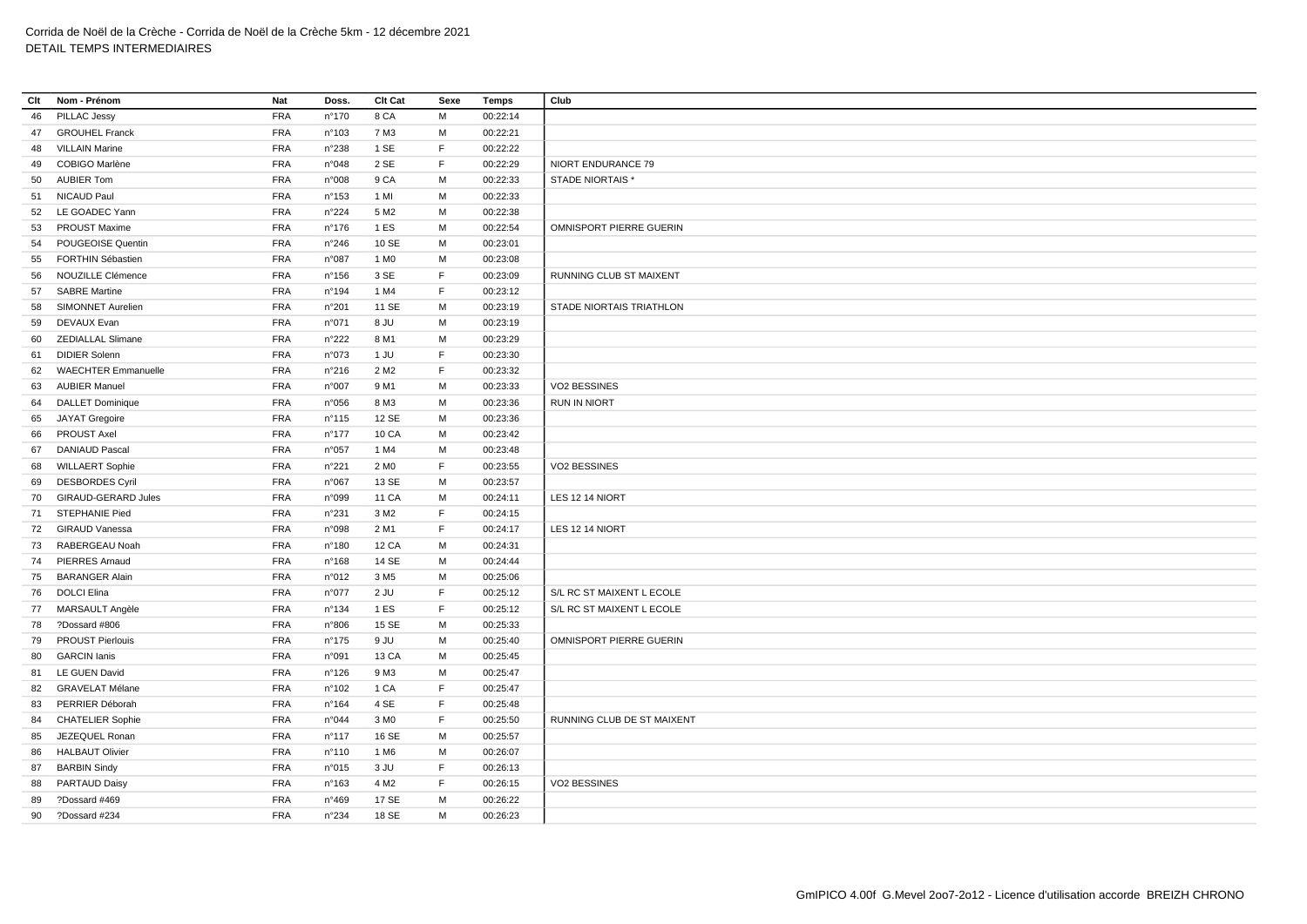| Clt | Nom - Prénom             | Nat        | Doss.           | Clt Cat          | Sexe | Temps    | Club                       |
|-----|--------------------------|------------|-----------------|------------------|------|----------|----------------------------|
| 91  | <b>REGRET Marlene</b>    | <b>FRA</b> | n°183           | 4 M <sub>0</sub> | F    | 00:26:26 |                            |
| 92  | <b>BOUTHOLEAU Mathis</b> | <b>FRA</b> | n°033           | 10 JU            | М    | 00:26:30 |                            |
| 93  | <b>COLIN Pauline</b>     | FRA        | n°049           | 2 ES             | F    | 00:26:35 |                            |
| 94  | NARGEOT Océane           | <b>FRA</b> | n°152           | 2 CA             | F    | 00:26:36 |                            |
| 95  | <b>GUTHBROD Jules</b>    | <b>FRA</b> | n°107           | 14 CA            | М    | 00:26:37 |                            |
| 96  | ROBICHON Jean-claude     | <b>FRA</b> | n°190           | 1 M7             | М    | 00:26:47 |                            |
| 97  | <b>DELPECH Karine</b>    | <b>FRA</b> | n°065           | 3 M1             | F    | 00:26:50 | RUNNING CLUB DE ST MAIXENT |
| 98  | <b>SEMIOT Paul</b>       | <b>FRA</b> | n°198           | 15 CA            | М    | 00:26:59 |                            |
| 99  | ALBERTEAU Antoine        | <b>FRA</b> | n°003           | 2 MI             | м    | 00:27:01 |                            |
| 100 | MISSIOUX Noe             | <b>FRA</b> | n°146           | 11 JU            | M    | 00:27:01 |                            |
| 101 | <b>BICHON Sébastien</b>  | <b>FRA</b> | n°023           | 10 M3            | M    | 00:27:01 |                            |
|     | 102 MARTINET Christelle  | <b>FRA</b> | n°138           | 1 M3             | F    | 00:27:01 |                            |
| 103 | <b>DALLAY Enzo</b>       | FRA        | n°055           | <b>16 CA</b>     | M    | 00:27:03 |                            |
|     | 104 VITTU Sam            | <b>FRA</b> | n°213           | 17 CA            | М    | 00:27:03 |                            |
|     | 105 BIERJON Stephanie    | <b>FRA</b> | n°024           | 5 M <sub>2</sub> | F    | 00:27:09 |                            |
|     | 106 LUDINARD Typhaine    | <b>FRA</b> | $n^{\circ}$ 132 | 3 CA             | F    | 00:27:10 |                            |
| 107 | <b>PIERRES Adeline</b>   | <b>FRA</b> | n°169           | 5 M <sub>0</sub> | F.   | 00:27:24 |                            |
|     | 108 RENOUX Céline        | FRA        | n°187           | 6 M <sub>2</sub> | F    | 00:27:24 | RUNNING CLUB DE ST MAIXENT |
| 109 | RICHARDEAU Karine        | <b>FRA</b> | n°189           | 4 M1             | F    | 00:27:24 |                            |
|     | 110 ?Dossard #677        | <b>FRA</b> | n°677           | 19 SE            | М    | 00:27:25 |                            |
|     | 111 MOULIN Moulin        | <b>FRA</b> | n°151           | 20 SE            | м    | 00:27:31 | <b>FENIOUX</b>             |
|     | 112 CUVIER Sophie        | <b>FRA</b> | n°053           | 2 M3             | F.   | 00:27:41 | NIORTENDURANCE 79          |
|     | 113 DELHOMME Enzo        | FRA        | n°063           | 18 CA            | M    | 00:27:46 | VO2 BESSINES               |
|     | 114 ODET Marion          | <b>FRA</b> | $n^{\circ}$ 158 | 6 M <sub>0</sub> | F    | 00:27:47 |                            |
|     | 115 POITUREAU Charlyne   | <b>FRA</b> | n°173           | 3 ES             | F    | 00:27:50 | VO2 BESSINES               |
|     | 116 GUIROUX Tristan      | <b>FRA</b> | n°223           | 19 CA            | м    | 00:27:51 |                            |
|     | 117 NOZAL Patrick        | <b>FRA</b> | $n^{\circ}$ 157 | 6 M2             | М    | 00:27:53 |                            |
|     | 118 MORISSET Damien      | <b>FRA</b> | n°149           | 10 M1            | M    | 00:27:55 |                            |
|     | 119 MOLEANA Andréa       | <b>FRA</b> | n°147           | 7 M2             | М    | 00:27:57 |                            |
| 120 | <b>MARSTEAU Florence</b> | <b>FRA</b> | n°135           | 3 M3             | F.   | 00:28:00 | RUNNING CLUB DE ST MAIXENT |
| 121 | <b>POULAIN Sandrine</b>  | <b>FRA</b> | n°174           | 7 M2             | F    | 00:28:04 |                            |
|     | 122 TUTARD Martine       | <b>FRA</b> | n°208           | 1 M <sub>5</sub> | F    | 00:28:11 |                            |
|     | 123 BONNEAU LOIC         | <b>FRA</b> | n°130           | 12 JU            | М    | 00:28:17 |                            |
|     | 124 TROGER Loriane       | <b>FRA</b> | n°205           | 4 CA             | F.   | 00:28:21 |                            |
|     | 125 THIBAUDEAU Eva       | FRA        | n°203           | 5 CA             | F    | 00:28:24 |                            |
|     | 126 TROGER Benoit        | <b>FRA</b> | n°206           | 8 M <sub>2</sub> | М    | 00:28:24 | S/L UAC BRIOUXAISE         |
|     | 127 JAMOIS Laetitia      | <b>FRA</b> | n°113           | 7 M <sub>0</sub> | F    | 00:28:27 |                            |
| 128 | <b>BOISSINOT Laurent</b> | <b>FRA</b> | n°030           | 4 M <sub>5</sub> | М    | 00:28:29 | <b>JOG FORS</b>            |
| 129 | <b>CARBONNIER Aline</b>  | <b>FRA</b> | n°233           | 5 SE             | F    | 00:28:29 |                            |
| 130 | <b>CHAMANAU Kristell</b> | <b>FRA</b> | n°228           | 5 M1             | F    | 00:28:33 |                            |
|     | 131 MASSELOT Sophie      | <b>FRA</b> | $n^{\circ}$ 139 | 8 M <sub>0</sub> | F    | 00:28:36 |                            |
|     | 132 NOURIGEON Azaelle    | <b>FRA</b> | $n^{\circ}$ 155 | 6 M1             | F.   | 00:28:43 |                            |
| 133 | ROUSSEAU Julie           | <b>FRA</b> | n°193           | 6 SE             | F    | 00:28:46 | <b>RUN IN NIORT</b>        |
| 134 | <b>BROSSARD Laura</b>    | <b>FRA</b> | n°037           | 7 SE             | F    | 00:28:46 | STADE NIORTAIS TRIATHLON   |
|     | 135 CHARNOLE Jacques     | <b>FRA</b> | n°042           | 2 M4             | M    | 00:28:52 | VO2 BESSINES               |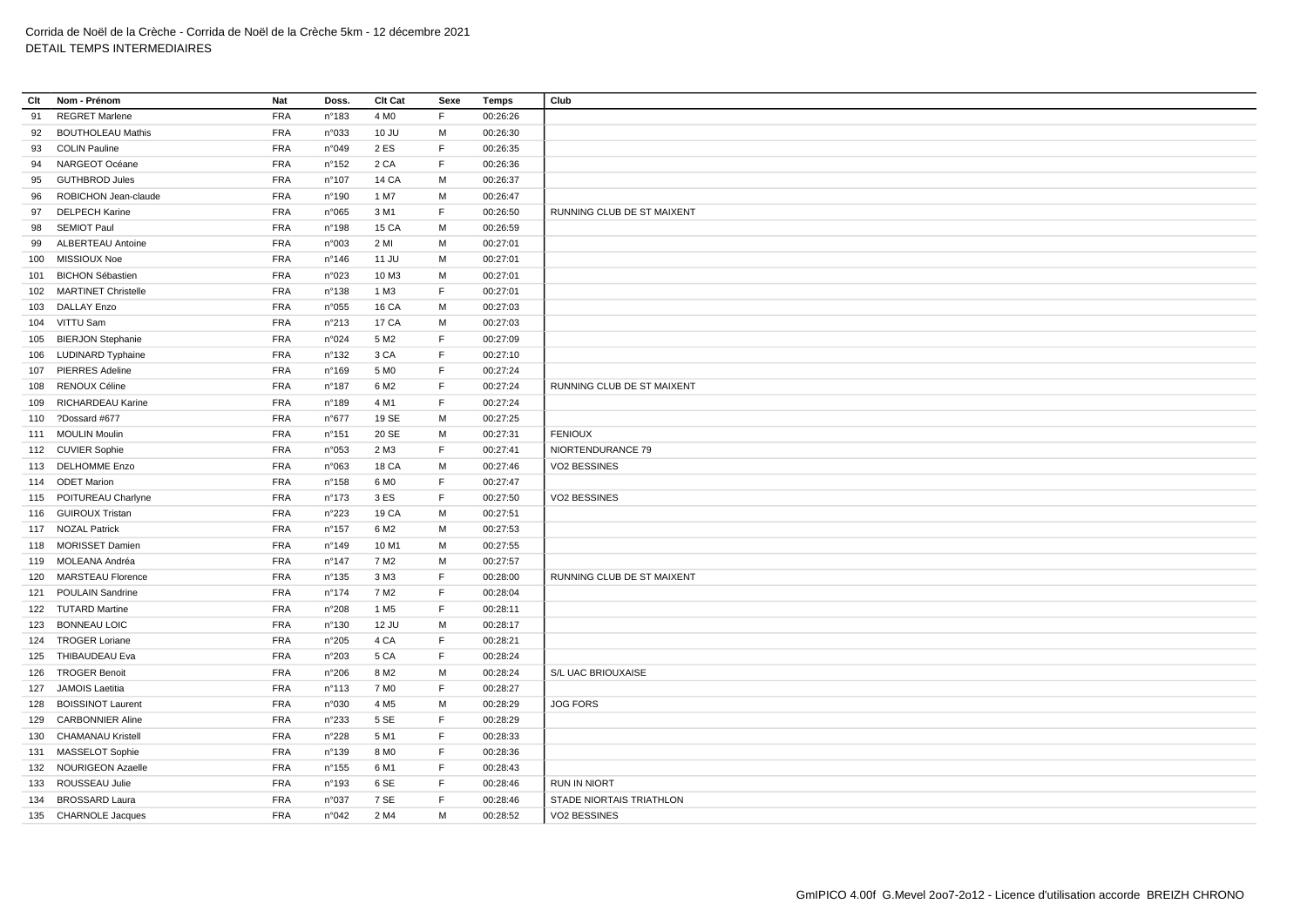| Clt | Nom - Prénom                | Nat        | Doss.           | Clt Cat           | Sexe        | Temps    | Club                         |
|-----|-----------------------------|------------|-----------------|-------------------|-------------|----------|------------------------------|
| 136 | <b>BOEUF Gaëlle</b>         | <b>FRA</b> | n°028           | 9 M <sub>0</sub>  | F           | 00:28:53 | VO2 BESSINES                 |
|     | 137 CHARNOLE Mathilde       | <b>FRA</b> | n°043           | 4 JU              | F           | 00:28:55 | VO2 BESSINES                 |
|     | 138 ELISABETH Amiot         | <b>FRA</b> | n°082           | 8 M <sub>2</sub>  | F.          | 00:28:56 |                              |
|     | 139 GAUDIN Maëlle           | <b>FRA</b> | n°094           | 10 M <sub>0</sub> | F           | 00:28:59 |                              |
|     | 140 NICAUD Lucie            | <b>FRA</b> | $n^{\circ}$ 154 | 7 M1              | F.          | 00:29:16 |                              |
|     | 141 DESERBAIS Anne          | <b>FRA</b> | n°068           | 8 SE              | F           | 00:29:18 |                              |
|     | 142 DEVAUTOUR Laurent       | <b>FRA</b> | n°069           | 11 M1             | м           | 00:29:18 |                              |
|     | 143 DEVAUTOUR Yannis        | <b>FRA</b> | n°070           | 20 CA             | M           | 00:29:20 |                              |
|     | 144 ?Dossard #235           | <b>FRA</b> | n°235           | 21 SE             | M           | 00:29:21 |                              |
|     | 145 EPINOUX Francine        | <b>FRA</b> | n°083           | 1 M7              | $\mathsf F$ | 00:29:25 |                              |
|     | 146 BEAU Frédéric           | <b>FRA</b> | n°018           | 9 M <sub>2</sub>  | M           | 00:29:27 |                              |
|     | 147 DUPONT Marielle         | <b>FRA</b> | n°081           | 4 M3              | F.          | 00:29:30 |                              |
|     | 148 DULAU Thomas            | <b>FRA</b> | n°080           | 10 M <sub>2</sub> | M           | 00:29:31 |                              |
|     | 149 DIDIER Stephanie        | <b>FRA</b> | n°074           | 9 M <sub>2</sub>  | $\mathsf F$ | 00:29:34 |                              |
|     | 150 DIAZ Noémie             | <b>FRA</b> | n°072           | 8 M1              | F           | 00:29:43 |                              |
|     | 151 TUTARD Patrice          | <b>FRA</b> | n°207           | 3 M4              | M           | 00:29:49 |                              |
|     | 152 MENARD Angélique        | <b>FRA</b> | $n^{\circ}$ 142 | 9 M1              | F           | 00:29:51 | US THOUARS HANDBALL          |
|     | 153 VITTU Annabelle         | <b>FRA</b> | n°215           | 10 M <sub>2</sub> | F.          | 00:29:55 |                              |
|     | 154 VITTU Sebastien         | <b>FRA</b> | n°214           | 11 M <sub>2</sub> | M           | 00:29:56 |                              |
|     | 155 BEAUSSE Claire          | <b>FRA</b> | $n^{\circ}227$  | 10 M1             | F           | 00:30:02 |                              |
|     | 156 FAITY Tony              | <b>FRA</b> | n°241           | 22 SE             | M           | 00:30:17 |                              |
|     | 157 DELABROUSSE Pauline     | <b>FRA</b> | n°060           | 9 SE              | F           | 00:30:19 | STADE NIORTAIS TRIATHLON     |
|     | 158 WAXIN Bérangère         | <b>FRA</b> | n°217           | 11 M <sub>0</sub> | $\mathsf F$ | 00:30:19 |                              |
|     | 159 ROLLAND Dimitry         | <b>FRA</b> | n°192           | 23 SE             | M           | 00:30:23 |                              |
| 160 | <b>JASIAK Pauline</b>       | <b>FRA</b> | n°114           | 10 SE             | F           | 00:30:25 |                              |
|     | 161 VAUTIER Emile           | <b>FRA</b> | n°211           | 21 CA             | M           | 00:30:26 |                              |
| 162 | JODRY Véronique             | <b>FRA</b> | n°118           | 1 M <sub>6</sub>  | $\mathsf F$ | 00:30:39 | <b>BROCELIANDE TRIATHLON</b> |
|     | 163 RENAUDEAU Serge         | <b>FRA</b> | n°184           | 1 M <sub>8</sub>  | M           | 00:30:55 | S/L SEP FRONTENAY ROHAN R.   |
|     | 164 PAILLAUD Philippe       | <b>FRA</b> | n°162           | 2 M7              | M           | 00:31:01 |                              |
|     | 165 CORABOEUF Veronique     | <b>FRA</b> | n°052           | 5 M3              | F           | 00:31:11 |                              |
|     | 166 GUTHBROD Virginie       | <b>FRA</b> | n°108           | 11 M1             | F           | 00:31:11 |                              |
|     | 167 AUGUSTIN Lionel         | <b>FRA</b> | n°009           | 12 M <sub>2</sub> | M           | 00:31:24 |                              |
|     | 168 KOSTIUK Yvan            | <b>FRA</b> | n°121           | 24 SE             | M           | 00:31:26 |                              |
|     | 169 GUILLERME Mickael       | <b>FRA</b> | n°106           | 2 M <sub>0</sub>  | M           | 00:31:26 |                              |
|     | 170 KOSTIUK Daniel          | <b>FRA</b> | n°122           | 4 M4              | М           | 00:31:28 |                              |
|     | 171 KOSTIUK-GUILLERME Julie | <b>FRA</b> | n°123           | 11 SE             | F           | 00:31:28 |                              |
|     | 172 MARTIN Adeline          | <b>FRA</b> | n°137           | 12 M <sub>0</sub> | E           | 00:31:30 |                              |
|     | 173 BAUDINAUD Cassandre     | <b>FRA</b> | n°017           | 12 SE             | F           | 00:31:35 |                              |
|     | 174 GAREL Mireille          | <b>FRA</b> | n°092           | 2 M <sub>5</sub>  | F           | 00:31:38 |                              |
|     | 175 ALLART Margot           | <b>FRA</b> | n°004           | 4 ES              | $\mathsf F$ | 00:32:47 |                              |
|     | 176 VALLEE Elodie           | <b>FRA</b> | n°209           | 13 SE             | F           | 00:32:50 |                              |
|     | 177 DELABROUSSE Margot      | <b>FRA</b> | n°061           | 14 SE             | F           | 00:32:55 |                              |
|     | 178 MONAN Florian           | <b>FRA</b> | n°148           | 25 SE             | M           | 00:33:14 |                              |
|     | 179 JUCQUOIS Séverine       | <b>FRA</b> | n°119           | 15 SE             | F           | 00:33:22 |                              |
|     | 180 AGAUT Francoise         | <b>FRA</b> | n°002           | 6 M3              | F           | 00:33:32 |                              |
|     |                             |            |                 |                   |             |          |                              |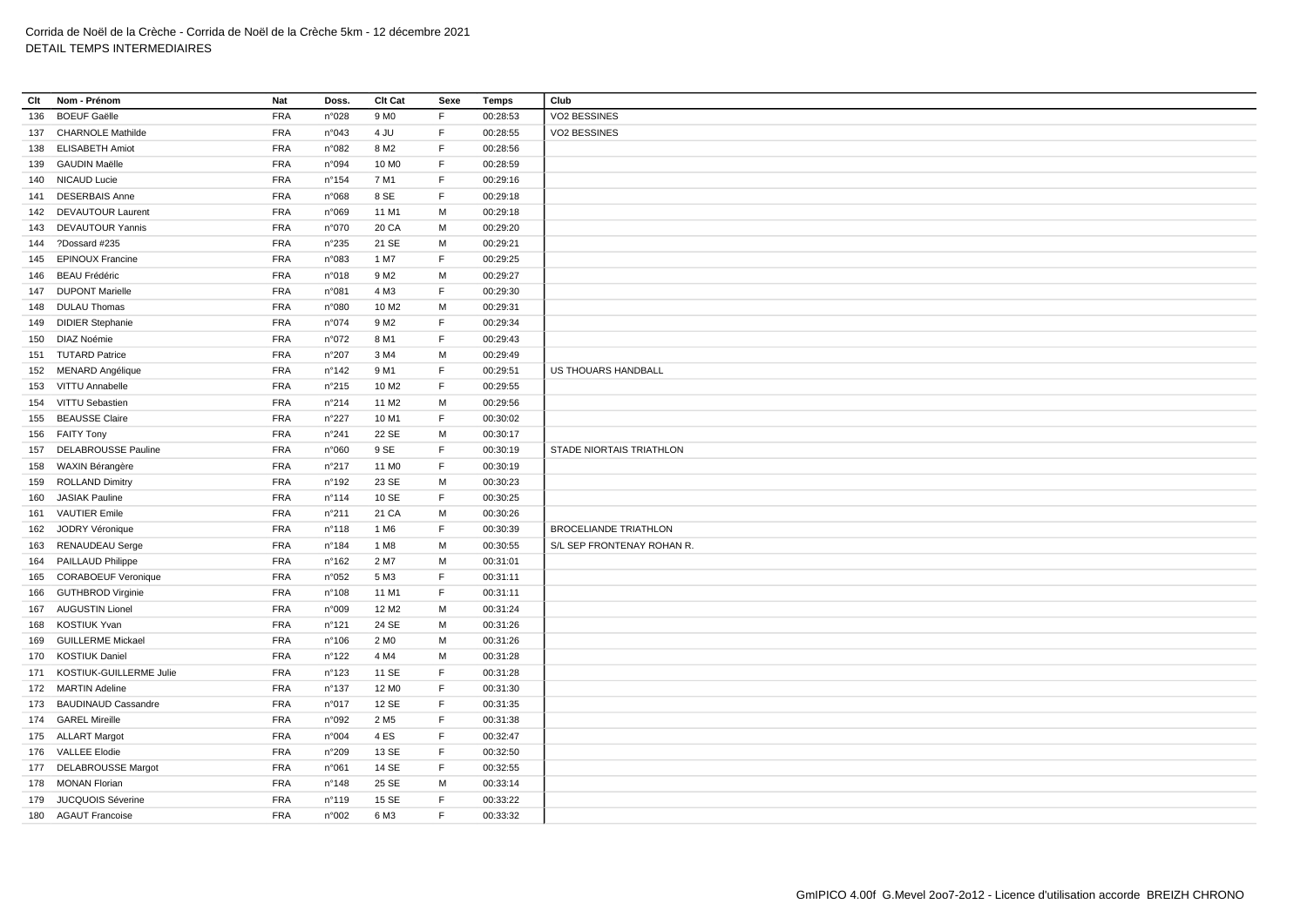| Clt | Nom - Prénom               | Nat        | Doss.          | Clt Cat           | Sexe         | Temps    | Club                           |
|-----|----------------------------|------------|----------------|-------------------|--------------|----------|--------------------------------|
| 181 | MENANTEAU Jimmy            | <b>FRA</b> | n°140          | 13 M <sub>2</sub> | M            | 00:33:42 |                                |
|     | 182 MENANTEAU Magalie      | <b>FRA</b> | n°141          | 11 M <sub>2</sub> | E            | 00:33:44 |                                |
| 183 | <b>TRIBOUILLIER Carole</b> | <b>FRA</b> | n°204          | 16 SE             | $\mathsf F$  | 00:33:52 |                                |
| 184 | TRANQUARD Natacha          | <b>FRA</b> | n°230          | 12 M <sub>2</sub> | $\mathsf F$  | 00:33:55 |                                |
| 185 | KECHKECHE LAVIGNE Safia    | <b>FRA</b> | n°120          | 17 SE             | $\mathsf F$  | 00:33:57 |                                |
| 186 | <b>BEAUDU Sylvie</b>       | <b>FRA</b> | n°019          | 7 M3              | $\mathsf F$  | 00:34:07 |                                |
|     | 187 GADREAU Julien         | <b>FRA</b> | n°090          | 13 JU             | M            | 00:34:16 |                                |
| 188 | <b>BELMONTET Elsa</b>      | <b>FRA</b> | n°020          | 18 SE             | $\mathsf F$  | 00:34:44 |                                |
| 189 | <b>BALEGANT Audrey</b>     | <b>FRA</b> | n°239          | 13 MO             | F            | 00:34:47 |                                |
| 190 | FONTENEAU Carmen           | <b>FRA</b> | n°086          | 3 M <sub>5</sub>  | E            | 00:35:00 |                                |
|     | 191 DUGLEUX Nicole         | <b>FRA</b> | n°079          | 4 M <sub>5</sub>  | $\mathsf F$  | 00:35:01 |                                |
| 192 | <b>SARRAZIN Louisette</b>  | <b>FRA</b> | n°196          | 2 M7              | E            | 00:35:01 | S/L ATHLETIC CLUB DE ST PALAIS |
| 193 | <b>MARINE Chiron</b>       | <b>FRA</b> | n°133          | 6 CA              | F            | 00:35:05 |                                |
| 194 | <b>CHIRON Nicolas</b>      | <b>FRA</b> | n°046          | 14 M <sub>2</sub> | M            | 00:35:08 |                                |
| 195 | <b>RAISON Annick</b>       | FRA        | n°182          | 2 M4              | E            | 00:35:13 |                                |
| 196 | <b>BOUYER Pierre</b>       | <b>FRA</b> | n°035          | 26 SE             | M            | 00:35:21 |                                |
|     | 197 ROHR Eowyn             | <b>FRA</b> | n°191          | 7 CA              | $\mathsf F$  | 00:35:34 |                                |
|     | 198 GRUFFY Lola            | <b>FRA</b> | n°104          | 8 CA              | $\mathsf F$  | 00:35:34 |                                |
| 199 | <b>FAUCHER Martine</b>     | <b>FRA</b> | n°085          | 2 M <sub>6</sub>  | E            | 00:35:36 |                                |
| 200 | <b>BOISSELET Dany</b>      | <b>FRA</b> | n°029          | 3 M7              | $\mathsf F$  | 00:35:36 |                                |
|     | 201 SAUVAGE Stéphanie      | <b>FRA</b> | n°225          | 13 M <sub>2</sub> | F            | 00:35:46 |                                |
|     | 202 MILLET Sarah           | <b>FRA</b> | n°144          | 9 CA              | $\mathsf F$  | 00:36:00 |                                |
| 203 | <b>CAILLAUD Mathilde</b>   | <b>FRA</b> | n°040          | 10 CA             | $\mathsf F$  | 00:36:00 |                                |
| 204 | <b>BARREAU Ninon</b>       | <b>FRA</b> | n°016          | 11 CA             | $\mathsf F$  | 00:36:15 |                                |
| 205 | <b>DUFOUR Audrey</b>       | <b>FRA</b> | n°078          | 14 M <sub>0</sub> | F            | 00:36:35 |                                |
| 206 | <b>BARBADE Elsa</b>        | <b>FRA</b> | n°013          | <b>12 CA</b>      | $\mathsf F$  | 00:36:36 |                                |
| 207 | <b>VASSEUR Marine</b>      | <b>FRA</b> | n°210          | 19 SE             | $\mathsf F$  | 00:36:42 |                                |
|     | <b>CONTANT Elodie</b>      |            |                |                   | E            |          |                                |
| 208 |                            | <b>FRA</b> | n°051          | 15 M <sub>0</sub> | $\mathsf F$  | 00:36:42 |                                |
| 209 | <b>BERNARD Beatrice</b>    | <b>FRA</b> | n°021          | 8 M3              | F            | 00:36:49 |                                |
| 210 | <b>FOURNOLS Pauline</b>    | <b>FRA</b> | n°088          | 16 M <sub>0</sub> |              | 00:37:06 |                                |
|     | 211 SAINTE-CROIX Audrey    | <b>FRA</b> | n°195          | 17 MO             | $\mathsf F$  | 00:37:06 |                                |
|     | 212 FOURNOLS Helene        | <b>FRA</b> | n°089          | 12 M1             | F            | 00:37:10 |                                |
|     | 213 QUEMENER Marie-laure   | <b>FRA</b> | n°178          | 3 M4              | $\mathsf F$  | 00:37:12 | VO2 BESSINES                   |
|     | 214 THEBAULT Fanny         | <b>FRA</b> | n°202          | 20 SE             | F            | 00:37:20 |                                |
|     | 215 GAUDIN Géraldine       | <b>FRA</b> | n°095          | 13 M1             | $\mathsf F$  | 00:37:20 |                                |
|     | 216 BESSET Laetitia        | <b>FRA</b> | n°022          | 14 M1             | $\mathsf F$  | 00:37:20 | <b>SNT 79</b>                  |
|     | 217 LE GUEN Christelle     | <b>FRA</b> | n°127          | 14 M <sub>2</sub> | E            | 00:37:24 |                                |
| 218 | MICHENEAU Manon            | <b>FRA</b> | n°143          | 5 ES              | F            | 00:37:24 |                                |
|     | 219 RICATEAU Marylene      | <b>FRA</b> | n°188          | 9 M3              | E            | 00:37:24 |                                |
| 220 | <b>MOTARD Céleste</b>      | <b>FRA</b> | n°150          | 13 CA             | $\mathsf F$  | 00:37:31 |                                |
|     | 221 DELPLANCQ Chloé        | <b>FRA</b> | n°066          | 14 CA             | F            | 00:37:33 |                                |
| 222 | <b>PERRON Nathalie</b>     | <b>FRA</b> | $n^{\circ}165$ | 4 M4              | $\mathsf F$  | 00:37:37 |                                |
| 223 | <b>DAZAS Elisabeth</b>     | <b>FRA</b> | n°058          | 3 M <sub>6</sub>  | F            | 00:37:38 |                                |
| 224 | <b>RENAULT Melanie</b>     | <b>FRA</b> | n°186          | 18 MO             | $\mathsf{F}$ | 00:38:42 |                                |
|     | 225 CHABROUX Virginie      | <b>FRA</b> | n°041          | 19 MO             | F            | 00:38:46 |                                |